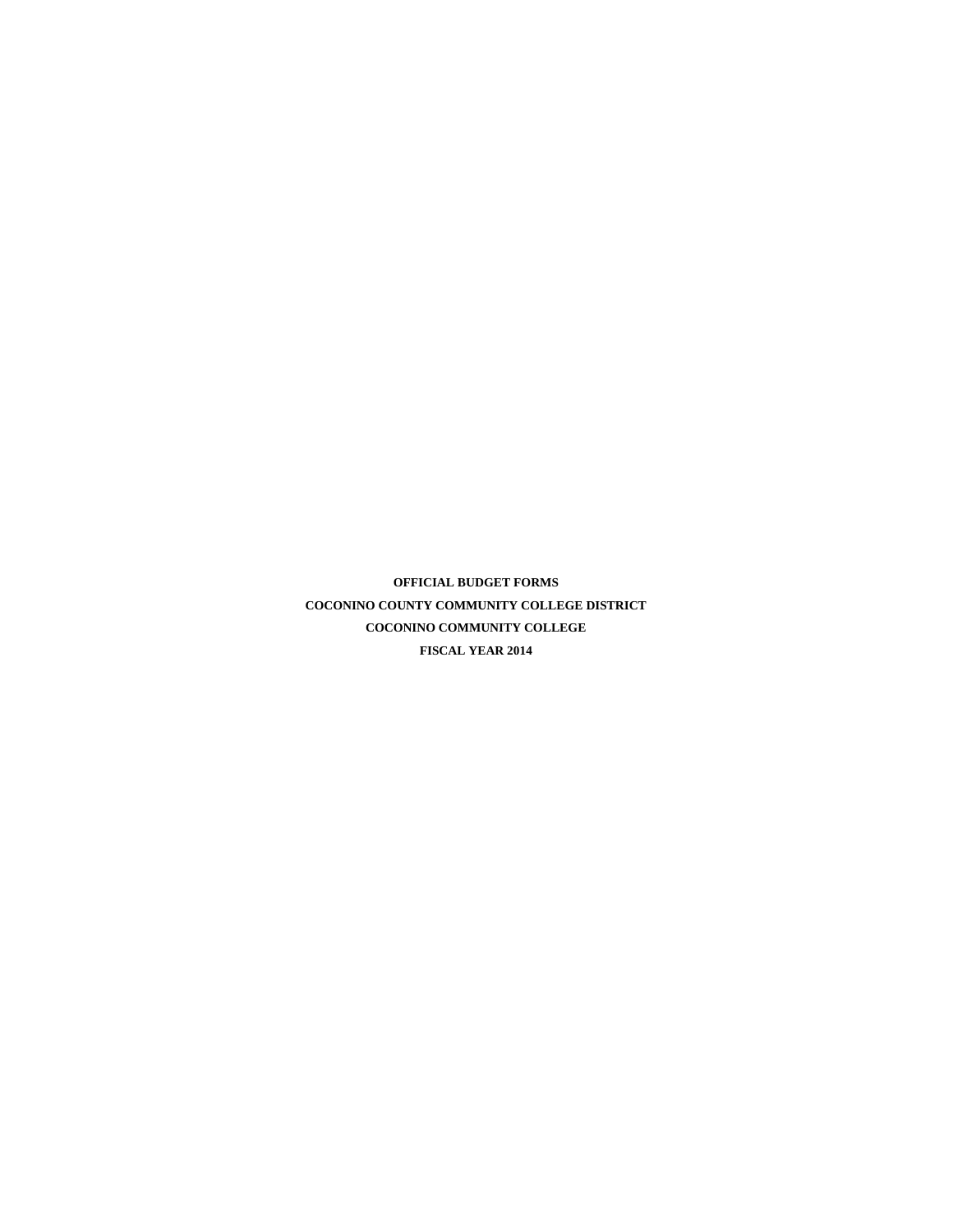## **COCONINO COUNTY COMMUNITY COLLEGE DISTRICT COCONINO COMMUNITY COLLEGE BUDGET FOR FISCAL YEAR 2014 SUMMARY OF BUDGET DATA**

|     |           |                                                                                                                                              |                                                                   |                                                                         |          | <b>Increase/Decrease</b><br>From Budget 2013<br>To Budget 2014 |                                      |
|-----|-----------|----------------------------------------------------------------------------------------------------------------------------------------------|-------------------------------------------------------------------|-------------------------------------------------------------------------|----------|----------------------------------------------------------------|--------------------------------------|
|     |           |                                                                                                                                              | <b>Budget</b><br>2014                                             | <b>Budget</b><br>2013                                                   |          | <b>Amount</b>                                                  | $\frac{0}{0}$                        |
| I.  |           | <b>CURRENT GENERAL AND PLANT FUNDS</b>                                                                                                       |                                                                   |                                                                         |          |                                                                |                                      |
|     | А.        | Expenditures:<br><b>Current General Fund</b><br><b>Unexpended Plant Fund</b><br>Retirement of Indebtedness Plant Fund<br><b>TOTAL</b>        | 18,243,887<br>239,900<br>2,015,708<br>20,499,495                  | 17,357,844<br>\$<br>731,700<br>1,975,536<br>20.065.080                  | \$       | 886,043<br>(491,800)<br>40.172<br>434,415                      | 5.1%<br>$-67.2%$<br>2.0%<br>2.2%     |
|     | <b>B.</b> | Expenditures Per Full-Time Student Equivalent (FTSE):<br><b>Current General Fund</b><br><b>Unexpended Plant Fund</b><br>Projected FTSE Count | 8.688 / FTSE<br>$114$ /FTSE<br>2.100                              | \$<br>7.715 / FTSE<br>$325$ /FTSE<br>2,250                              | \$<br>\$ | 973 / FTSE<br>$(211)$ /FTSE                                    | 12.6%<br>$-64.9%$                    |
| Π.  |           | TOTAL ALL FUNDS ESTIMATED PERSONNEL COMPENSATION                                                                                             |                                                                   |                                                                         |          |                                                                |                                      |
|     |           | Employee Salaries and Hourly Costs<br><b>Retirement Costs</b><br><b>Healthcare Costs</b><br><b>Other Benefit Costs</b><br><b>TOTAL</b>       | 10,596,856<br>\$<br>869,301<br>799,369<br>1,423,650<br>13,689,176 | \$<br>10,267,022<br>825,171<br>746,701<br>1,403,239<br>\$<br>13,242,133 | \$       | 329,834<br>44,130<br>52.668<br>20.411<br>447,043               | 3.2%<br>5.3%<br>7.1%<br>1.5%<br>3.4% |
| Ш.  |           | SUMMARY OF PRIMARY AND SECONDARY PROPERTY TAX LEVIES AND RATES                                                                               |                                                                   |                                                                         |          |                                                                |                                      |
|     | А.        | <b>Amount Levied:</b><br>Primary Tax Levy<br>Secondary Tax Levy<br><b>TOTAL LEVY</b>                                                         | 7,042,484<br>1,905,340<br>8.947.824                               | \$<br>6,772,795<br>1,850,466<br>\$<br>8.623.261                         | \$       | 269,689<br>54,874<br>324.563                                   | 4.0%<br>3.0%<br>3.8%                 |
|     | B.        | Rates Per \$100 Net Assessed Valuation:<br>Primary Tax Rate<br>Secondary Tax Rate<br><b>TOTAL RATE</b>                                       | 0.4636<br>0.1243<br>0.5879                                        | 0.3875<br>0.1052<br>0.4927                                              |          | 0.0761<br>0.0191<br>0.0952                                     | 19.6%<br>18.2%<br>19.3%              |
| IV. |           | MAXIMUM ALLOWABLE PRIMARY PROPERTY TAX LEVY FOR FISCAL YEAR 2014 PURSUANT TO A.R.S. §42-17051                                                |                                                                   |                                                                         |          |                                                                | 7,042,484                            |

\$

V. AMOUNT RECEIVED FROM PRIMARY PROPERTY TAXES IN FISCAL YEAR 2013 IN EXCESS OF THE MAXIMUM ALLOWABLE AMOUNT AS CALCULATED PURSUANT TO A.R.S. §42-17051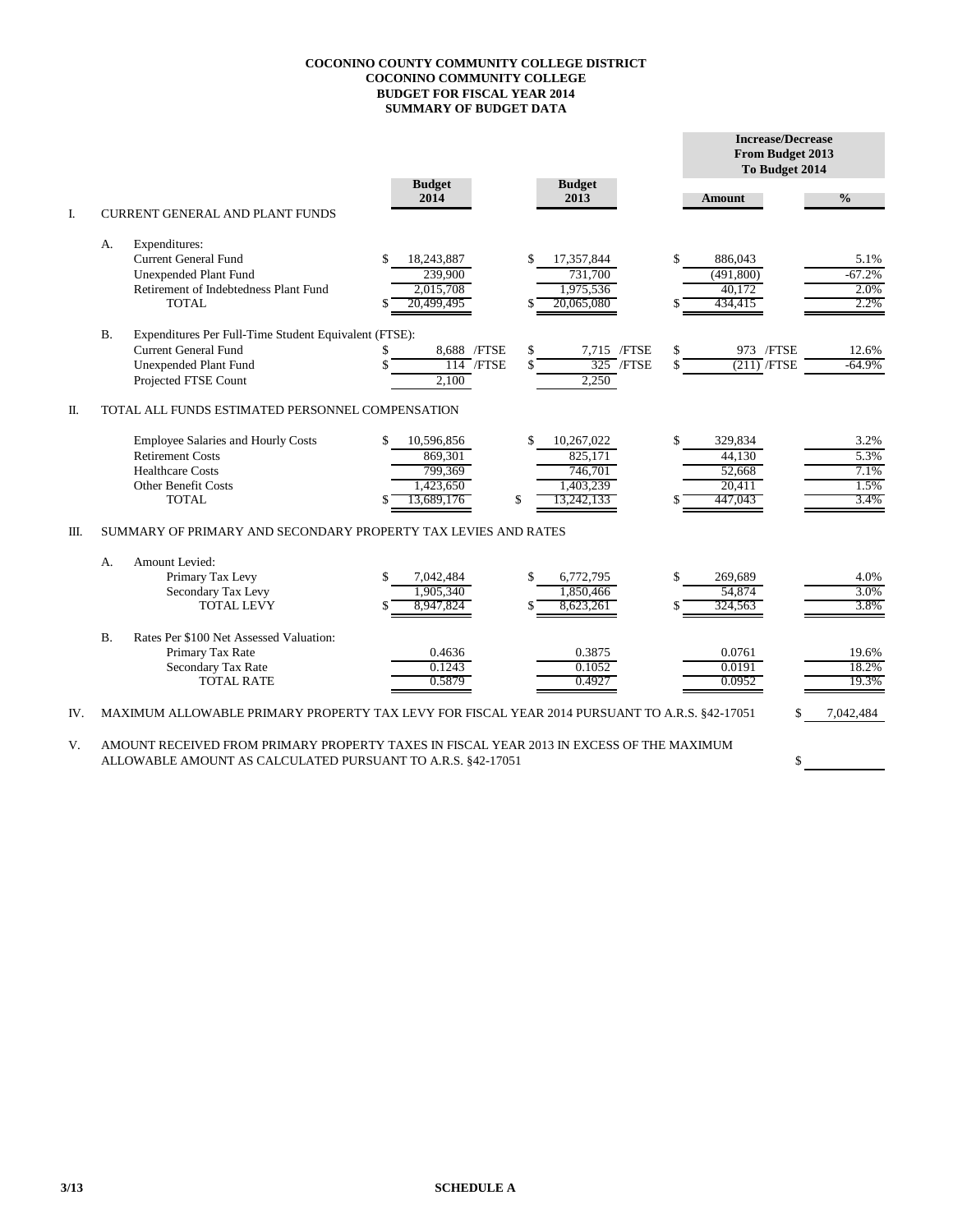## **COCONINO COUNTY COMMUNITY COLLEGE DISTRICT COCONINO COMMUNITY COLLEGE BUDGET FOR FISCAL YEAR 2014 RESOURCES**

|                                               | <b>CURRENT FUNDS</b> |            |                |  |           |    | <b>PLANT FUNDS</b> |  |               |      |       |                  |             |           |
|-----------------------------------------------|----------------------|------------|----------------|--|-----------|----|--------------------|--|---------------|------|-------|------------------|-------------|-----------|
|                                               | General              | Restricted |                |  | Auxiliary |    | Unexpended         |  | Retirement of |      | Other | Total            | Total       | $\%$      |
|                                               | Fund                 | Fund       |                |  | Fund      |    | Plant Fund         |  | Indebtedness  |      | Funds | All Funds        | All Funds   | Increase/ |
|                                               | 2014                 | 2014       |                |  | 2014      |    | 2014               |  | 2014          |      | 2014  | 2014             | 2013        | Decrease  |
| <b>BEGINNING BALANCES-July 1*</b>             |                      |            |                |  |           |    |                    |  |               |      |       |                  |             |           |
| Restricted                                    |                      |            |                |  |           |    |                    |  | 434,737       | l \$ |       | 434,737          | 524,737     | $-17.2%$  |
| Unrestricted                                  | 3.912.290            |            |                |  | 9,302     |    | 8,204,310          |  |               |      |       | 12,125,902       | 13.299.468  | $-8.8\%$  |
| <b>Total Beginning Balances</b>               | 3,912,290            |            |                |  | 9,302     |    | 8,204,310          |  | 434,737       |      |       | 12.560.639       | 13,824,205  | $-9.1%$   |
| <b>REVENUES AND OTHER INFLOWS</b>             |                      |            |                |  |           |    |                    |  |               |      |       |                  |             |           |
| <b>Student Tuition and Fees</b>               |                      |            |                |  |           |    |                    |  |               |      |       |                  |             |           |
| <b>General Tuition</b>                        | 5,115,500 \$         |            | 6,000          |  |           |    |                    |  |               |      |       | \$<br>5,121,500  | 5,390,391   | $-5.0%$   |
| <b>Out-of-District Tuition</b>                | 175,000              |            |                |  |           |    |                    |  |               |      |       | 175,000          | 120,000     | 45.8%     |
| Out-of-State Tuition                          | 654,200              |            |                |  |           |    |                    |  |               |      |       | 654,200          | 741,100     | $-11.7%$  |
| <b>Student Fees</b>                           | 1,439,952            |            |                |  |           |    |                    |  |               |      |       | 1,439,952        | 1,232,897   | 16.8%     |
| Tuition and Fee Remissions or Waivers         | 58,000               |            |                |  |           |    |                    |  |               |      |       | 58,000           | 58,000      |           |
| <b>State Appropriations</b>                   |                      |            |                |  |           |    |                    |  |               |      |       |                  |             |           |
| Maintenance Support                           | 1,840,400            |            |                |  |           |    |                    |  |               |      |       | 1,840,400        | 1,847,900   | $-0.4%$   |
| <b>Equalization Aid</b>                       |                      |            |                |  |           |    |                    |  |               |      |       |                  |             |           |
| Capital Support                               | 239,900              |            |                |  |           |    |                    |  |               |      |       | 239,900          |             |           |
| Property Taxes                                |                      |            |                |  |           |    |                    |  |               |      |       |                  |             |           |
| Primary Tax Levy                              | 7,042,484            |            |                |  |           |    |                    |  |               |      |       | 7,042,484        | 6,772,795   | 4.0%      |
| Secondary Tax Levy                            |                      |            |                |  |           |    |                    |  | 1,905,340     |      |       | 1,905,340        | 1,850,466   | 3.0%      |
| Gifts, Grants, and Contracts                  | 305,991              |            | 6,311,708      |  |           |    |                    |  |               |      |       | 6,617,699        | 7,549,204   | $-12.3%$  |
| Sales and Services                            |                      |            |                |  | 28,200    |    |                    |  |               |      |       | 28,200           | 35,500      | $-20.6%$  |
| Investment Income                             | 140,400              |            |                |  |           |    |                    |  |               |      |       | 140,400          | 275,000     | $-48.9%$  |
| <b>State Shared Sales Tax</b>                 |                      |            | 378,447        |  |           |    |                    |  |               |      |       | 378,447          | 367,557     | 3.0%      |
| <b>Other Revenues</b>                         | 455,127              |            |                |  |           |    |                    |  | 47,868        |      |       | 502,995          | 491,521     | 2.3%      |
| Proceeds from Sale of Bonds                   |                      |            |                |  |           |    |                    |  |               |      |       |                  |             |           |
| Total Revenues and Other Inflows              | 17,466,954           |            | $6,696,155$ \$ |  | 28,200    |    |                    |  | 1,953,208     |      |       | 26,144,517       | 26,732,331  | $-2.2%$   |
| <b>TRANSFERS</b>                              |                      |            |                |  |           |    |                    |  |               |      |       |                  |             |           |
| <b>Transfers</b> In                           |                      |            | 64,647         |  | 12,000    |    | 340,400            |  |               |      |       | 417,047          | 573,659     | $-27.3%$  |
| (Transfers Out)                               | (417, 047)           |            |                |  |           |    |                    |  |               |      |       | (417,047)        | (573, 659)  | $-27.3%$  |
| <b>Total Transfers</b>                        | (417, 047)           |            | 64,647         |  | 12,000    |    | 340,400            |  |               |      |       |                  |             |           |
| Less:                                         |                      |            |                |  |           |    |                    |  |               |      |       |                  |             |           |
| Stabilization                                 | (2,718,310)          |            |                |  |           |    |                    |  |               |      |       | (2,718,310)      | (3,912,290) | $-30.5%$  |
| Future expenditures                           |                      |            |                |  | (9,302)   |    | (8,304,810)        |  |               |      |       | (8,314,112)      | (8,213,612) | 1.2%      |
| Restricted                                    |                      |            |                |  |           |    |                    |  | (372, 237)    |      |       | (372, 237)       | (434, 737)  | $-14.4%$  |
| Total Resources Available for the Budget Year | 18,243,887 \$        |            | 6,760,802 \$   |  | 40,200    | \$ | 239,900 \$         |  | 2,015,708     | 1\$  |       | \$<br>27,300,497 | 27,995,897  | $-2.5%$   |
|                                               |                      |            |                |  |           |    |                    |  |               |      |       |                  |             |           |

\*These amounts exclude amounts not in spendable form (i.e., prepaids, inventories, and capital assets) or amounts legally or contractually required to be maintained intact.